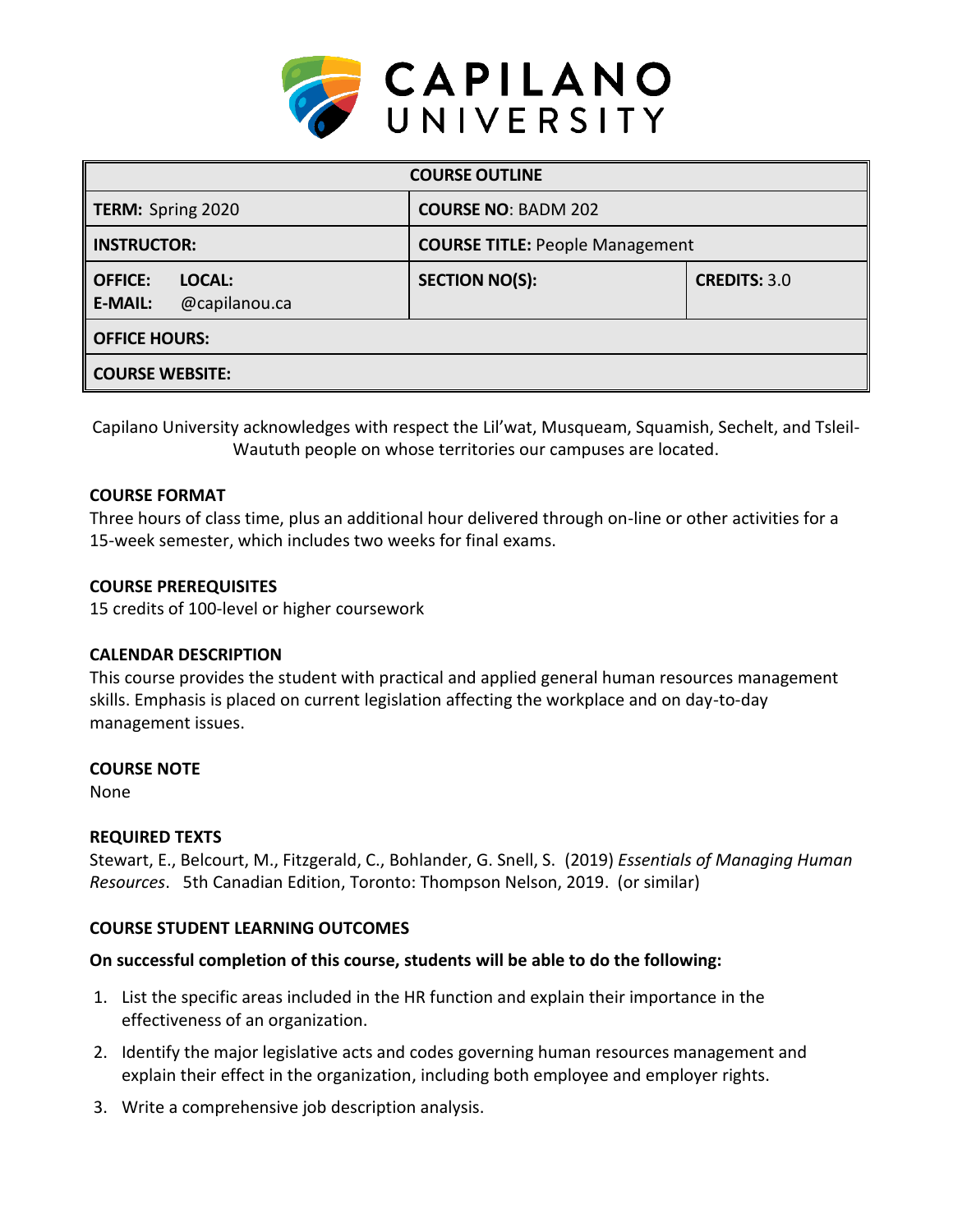- 4. Describe appropriate recruitment, orientation, training and employee engagement strategies that meet specific organizational challenges.
- 5. Conduct a brief professional employment interview and give feedback to other interviewers.
- 6. Develop a training or orientation design based on research into current company practices and conduct a brief training session.
- 7. Describe and practice effective day-to-day performance management practices.
- 8. Describe supervisor health and safety responsibilities and workplace wellness initiatives.
- 9. Describe the process of unionization, the structure and organization of a union, and the supervisors' role in contract administration.

| Week           | Topic                                                 |  |  |
|----------------|-------------------------------------------------------|--|--|
| 1              | <b>Introduction and Communication Skills Practice</b> |  |  |
| $\overline{2}$ | Defining and Designing the Work                       |  |  |
| 3              | HR Planning and Recruitment                           |  |  |
| 4              | <b>Selection Interviews</b>                           |  |  |
| 5              | Orientation, Training and Development                 |  |  |
| 6              | <b>Employment Law</b>                                 |  |  |
| $\overline{7}$ | <b>Training Sessions/Midterm</b>                      |  |  |
| 8              | <b>Managing Performance</b>                           |  |  |
| 9              | Recognizing and Engaging Employees                    |  |  |
| 10             | Creating a Safe and Healthy Workplace                 |  |  |
| 11             | <b>Orientation Plans</b>                              |  |  |
| 12             | Management and Employee Rights                        |  |  |
| 13             | Labour Relations and Collective Bargaining            |  |  |
| 14-15          | <b>Final Exam Period</b>                              |  |  |

#### **COURSE CONTENT**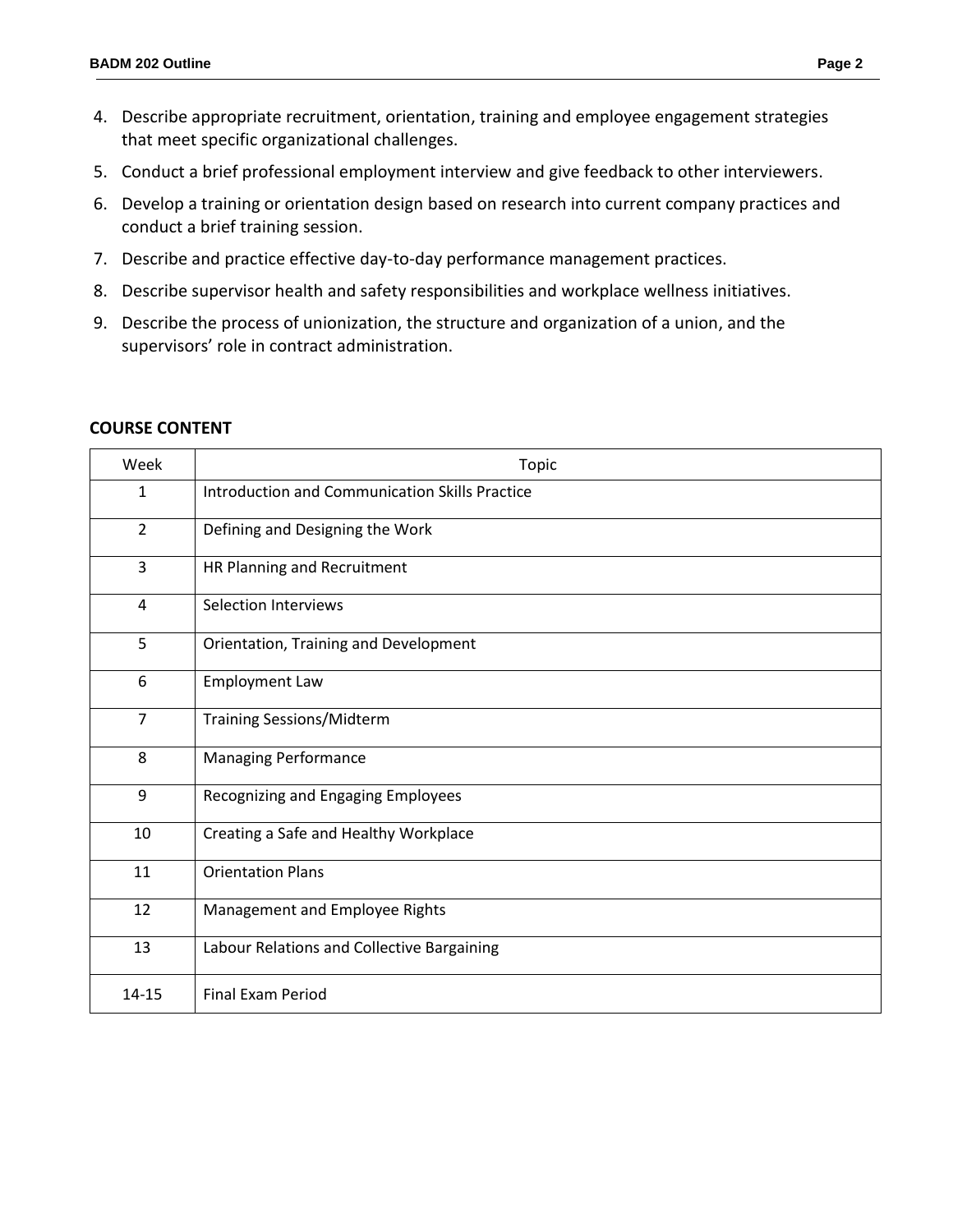#### **EVALUATION PROFILE**

| <b>Assessment</b>                        | % of Final Grade |  |
|------------------------------------------|------------------|--|
| Assignments                              | 30-45%           |  |
| Presentations                            | 20%              |  |
| Mid Term Exam                            | 15%              |  |
| Professionalism, Participation, Training | $0 - 10%$        |  |
| Final Comprehensive Exam                 | 15-20%           |  |
| Total                                    | 100%             |  |

#### **Professionalism and Participation Grading**

Professionalism includes appropriate attitudes, behaviours, communications, and presentations of self. A rubric will be provided.

#### **GRADING PROFILE**

|               |                         | $A+ = 90-100$ $B+ = 77-79$ $C+ = 67-69$ $D = 50-59$ |  |
|---------------|-------------------------|-----------------------------------------------------|--|
|               |                         | A = 85-89   B = 73-76   C = 63-66   F = 0-49        |  |
| $A - = 80-84$ | $ B- = 70-72 C = 60-62$ |                                                     |  |

#### **Incomplete Grades**

Grades of Incomplete "I" are assigned only in exceptional circumstances when a student requests extra time to complete their coursework. Such agreements are made only at the request of the student, who is responsible to determine from the instructor the outstanding requirements of the course.

#### **Late Assignments**

Assignments are due at the beginning of the class on the due date listed. If you anticipate handing in an assignment late, please consult with your instructor beforehand.

#### **Missed Exams/Quizzes/Labs etc.**

Make-up exams, quizzes and/or tests are given at the discretion of the instructor. They are generally given only in medical emergencies or severe personal crises. Some missed labs or other activities may not be able to be accommodated. Please consult with your instructor.

#### **Attendance**

Students are expected to attend all classes and associated activities.

#### **English Usage**

Students are expected to proofread all written work for any grammatical, spelling and stylistic errors. Instructors may deduct marks for incorrect grammar and spelling in written assignments.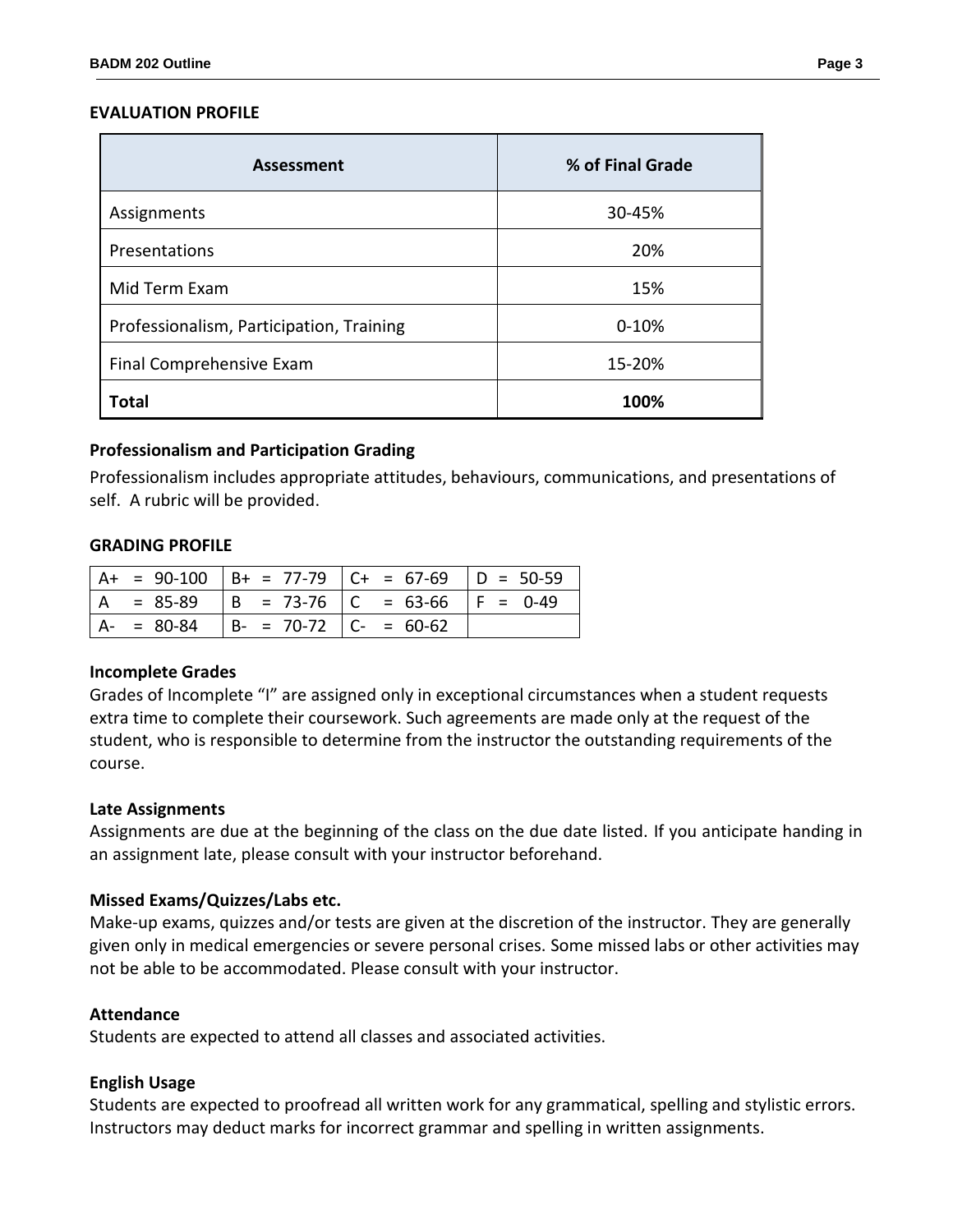### **Electronic Devices**

Students may use electronic devices during class for note-taking only.

### **On-line Communication**

Outside of the classroom, instructors will (if necessary) communicate with students using either their official Capilano University email or Moodle; please check both regularly. Official communication between Capilano University and students is delivered to students' Capilano University email addresses only.

## **UNIVERSITY OPERATIONAL DETAILS**

## **Tools for Success**

Many services are available to support student success for Capilano University students. A central navigation point for all services can be found at:<https://www.capilanou.ca/student-life/>

## **Capilano University Security: download the [CapU Mobile Safety App](https://www.capilanou.ca/student-life/support--wellness/safety--security/capu-safe-app/)**

### **Policy Statement (S2009-06)**

Capilano University has policies on Academic Appeals (including appeal of final grade), Student Conduct, Academic Integrity, Academic Probation and other educational issues. These and other policies are available on the University website.

#### **Academic Integrity (S2017-05)**

Any instance of academic dishonesty or breach of the standards of academic integrity is serious and students will be held accountable for their actions, whether acting alone or in a group. See policy and procedures S2017-05 Academic Integrity for more information: [https://www.capilanou.ca/about](https://www.capilanou.ca/about-capu/governance/policies/)[capu/governance/policies/](https://www.capilanou.ca/about-capu/governance/policies/)

Violations of academic integrity, including dishonesty in assignments, examinations, or other academic performances, are prohibited and will be handled in accordance with the Student Academic Integrity Procedures.

**Academic dishonesty** is any act that breaches one or more of the principles of academic integrity. Acts of academic dishonesty may include but are not limited to the following types:

**Cheating**: Using or providing unauthorized aids, assistance or materials while preparing or completing assessments, or when completing practical work (in clinical, practicum, or lab settings), including but not limited to the following:

- Copying or attempting to copy the work of another during an assessment;
- Communicating work to another student during an examination;
- Using unauthorized aids, notes, or electronic devices or means during an examination;
- Unauthorized possession of an assessment or answer key; and/or,
- Submitting of a substantially similar assessment by two or more students, except in the case where such submission is specifically authorized by the instructor.